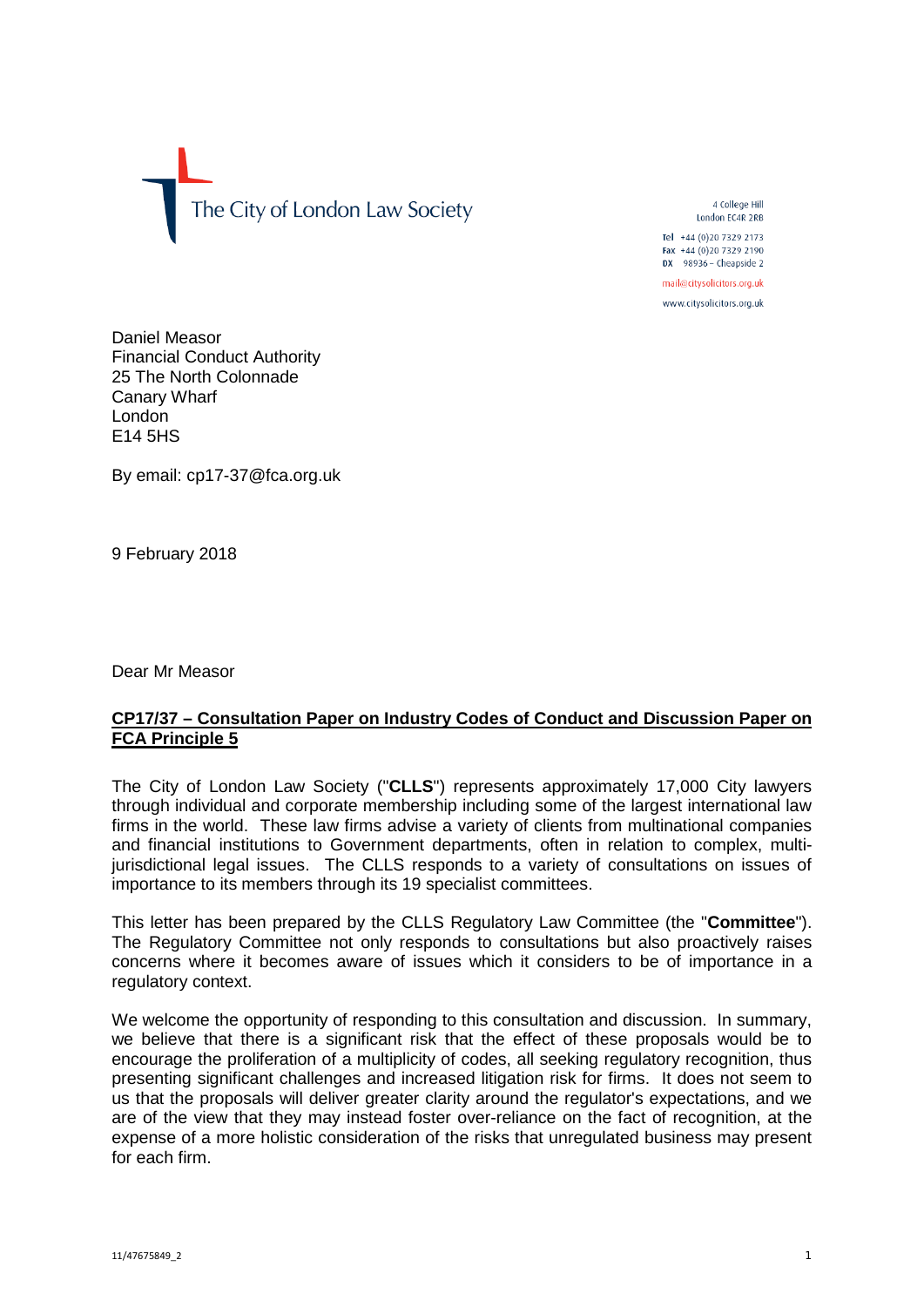We also consider that the regulator's current powers are sufficient to enable it to tackle serious misconduct by regulated firms, and that the case for the extension of the scope of Principle 5 to all unregulated activities (beyond activities that are ancillary to regulated activities), giving the regulator very broad discretion to take enforcement action, has not been made out.

#### **Recognition of Industry Codes**

We do not consider that the regulatory recognition of industry codes is the most appropriate means by which the regulator should communicate its view of what constitutes proper standards of market conduct with regard to unregulated markets or activities.

The legislature has conferred on the FCA responsibility and extensive powers for making general rules and guidance, including in respect of unregulated activities, in order to advance its objectives. We recognise that the use of the FCA's powers to give guidance may create a perception on the part of clients and counterparties that the FCA will take additional steps to supervise conduct in unregulated markets. However, the same perception may be created through the FCA's recognition of industry codes. We believe that the provision of regulatory guidance, where required, would better empower counterparties and clients to engage with what they consider to be poor conduct, and would be more likely to deliver clarity to firms and individuals as to the appropriate standard of conduct.

In particular, it seems to us very likely that the fact of recognition would fundamentally change the voluntary nature of those codes that the FCA did choose to recognise.

We acknowledge that the proposals seek to address or avoid this risk by noting that whilst following a code would tend to show compliance with the FCA's rules (the Principles for Businesses), a firm may comply in other ways; yet this would also be the case were the FCA to provide guidance. Nonetheless, whereas the provision of statutory guidance would be subject to a range of checks and balances, the FCA does not propose to consult formally on either code content - although the regulator would expect ongoing engagement in the recognition process between the code authors and its policy teams - or in respect of a recognition decision - although the FCA would envisage gathering some views.

We accept that code authors may well have consulted some stakeholders during the development of a code. However, if the recognition process is to deliver a degree of regulatory protection for those who comply with it, then one can readily see that stakeholders who are the recipients of services or products may have been less motivated to engage with the development of what they perceived to be an initiative of service or product providers, but would wish to be heard on the question of whether that code delivers the standards to which the industry would be held by the regulator. The proposed recognition process does not appear to us to deliver full transparency in respect of either process or outcome.

We acknowledge that industry codes can provide value for market users in providing a benchmark of how they are behaving by comparison with their peers, and may be used by industry bodies as a marketing tool to claim that members always act in a way that is 'best practice'. It does not appear to us appropriate that something that is set forth as best practice should be regarded as the proper measure of whether the Principles have been breached. Where 'best practice' codes have been adhered to, however, it seems to us that a breach of Principles should not, or not readily, be found.

We are particularly concerned that there is a significant risk that the effect of these proposals would be to foster the proliferation of a multiplicity of codes all seeking regulatory recognition, as indeed the Consultation Paper recognises. We agree with the FCA that identifying which codes to follow and ignore in unregulated markets may present significant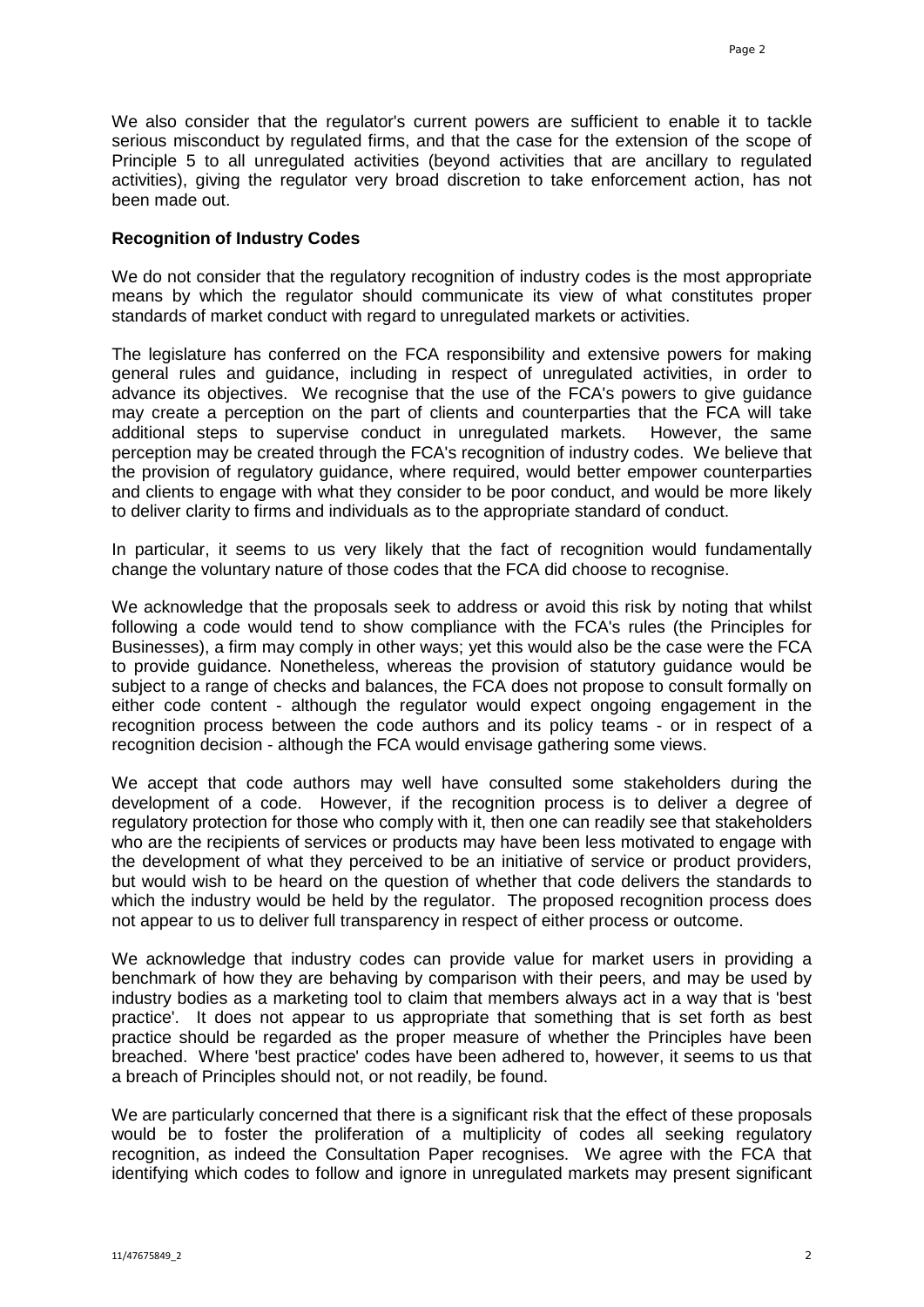challenges for some firms. The creation of numerous industry codes will also potentially create increased litigation risk for firms, although this is not touched on in the Consultation Paper.

It also seems to us that there are potential risks for the FCA as competition regulator in being prepared to endorse, through recognition, the output of certain industry representative bodies, and not those of others. The Consultation Paper recognises the possibility that several competing codes might be developed covering the same market or activity but with conflicting provisions. The solution proposed is that the FCA would be unlikely to provide recognition "in order to avoid defining a market standard". Whilst this may deal with some potential competition issues, it fails to fulfil the stated objective of delivering greater clarity around the regulator's expectations, in precisely the circumstances where market participants would most benefit from a regulatory view (see further below in respect of the discussion regarding the extension of Principle 5 of the Principles for Businesses).

It also seems to us that the recognition process and the proposed time limit on recognition are insufficiently dynamic in terms of regulatory engagement to ensure that such codes continue to deliver practical up to date guidance as technologies, market structures, products and services continue to develop and evolve. There is also some risk that some might place over-reliance on the fact of recognition, potentially at the expense of vigilance and critical thinking aligned to business activities and risk profile on the part of the individual firm in question. Potential gaps in the coverage of recognised codes seem to us to create a particular area of risk in this regard.

### **Extension of the application of Principle for Businesses 5 (A firm must observe proper standards of market conduct) ("Principle 5") to unregulated as well as regulated activities**

As paragraph 6.4 of the Consultation Paper acknowledges, Principle 5 already applies to unregulated "ancillary activities", defined as activities carried on in connection with a regulated activity, or held out as being for the purposes of a regulated activity.

The Consultation Paper describes the case under discussion as the extension of Principle 5 more widely to unregulated markets, and/or to the unregulated activities of authorised firms. These are two quite different concepts and the distinction is an important one.

The legislature has chosen the markets and activities which are to be the subject of FCA regulation, and in our view the legislature should decide whether this is to be extended. This is different from the FCA considering whether the behaviour of a regulated firm, considered as a whole, is such that the FCA's confidence in that firm's ability to comply with the requirements set out in the Principles with regard to its integrity, care, skill and diligence, and potentially its ability to organise itself to manage risk, has been shaken. Focusing on the approach also avoids any perception that the FCA is interfering in the ability of firms to act as participants in these unregulated (by the FCA) sectors, which by definition are not required to subject themselves to FCA supervision at all – in a way which might potentially have the effect of distorting competition in those markets.

Section 1B(1) of FSMA requires the FCA, in discharging its general functions, to act so far as possible in a way which is compatible with its strategic objective of ensuring that the "relevant markets" function well. However, those markets are more narrowly defined in section 1F as being financial markets, markets for regulated financial services and the markets for services involving the carrying on of regulated activities by exempt persons.

We recognise that section 137A of FSMA empowers the FCA to make general rules applying to authorised persons with respect to the carrying on by them of unregulated activities where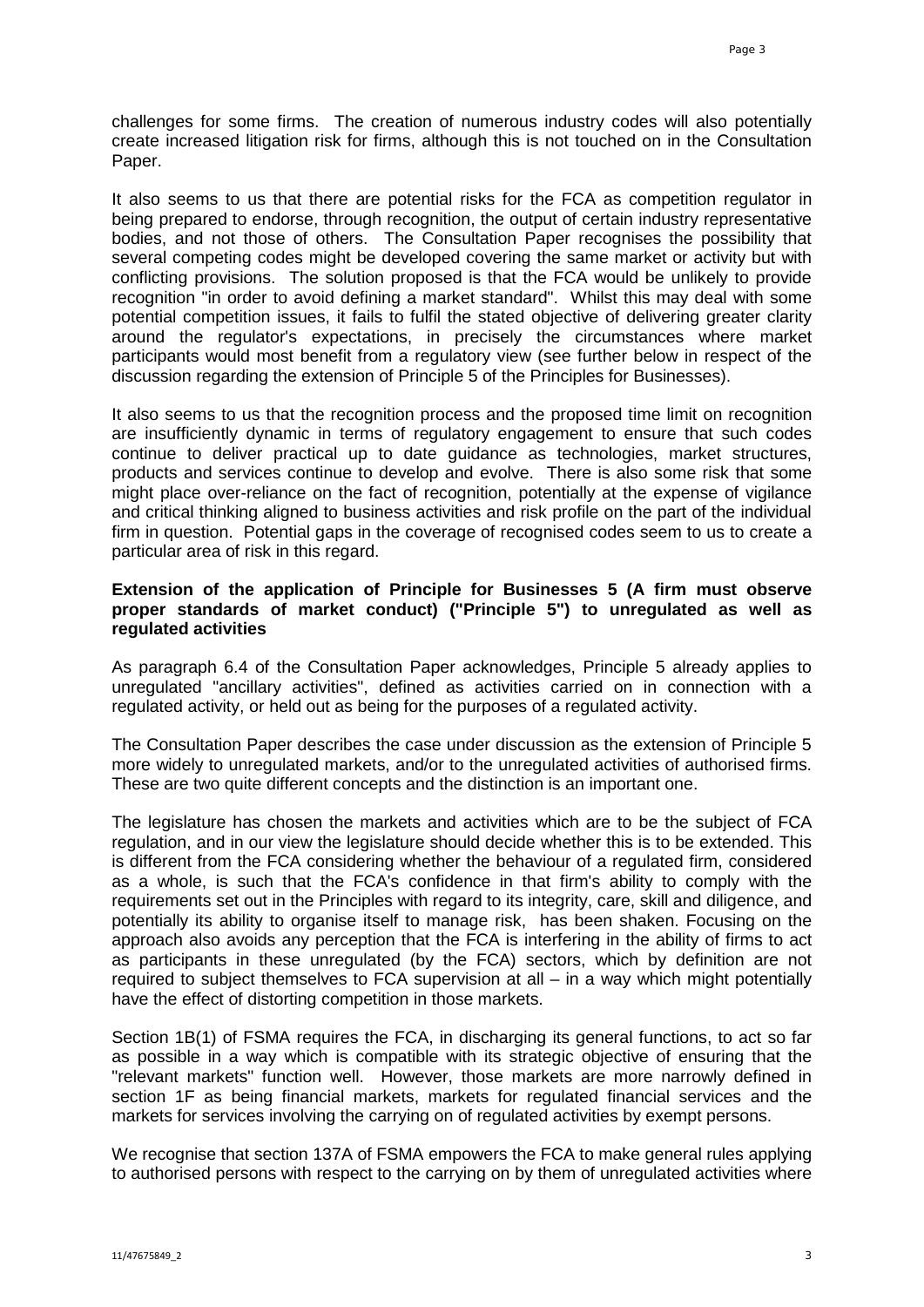it appears to be necessary or expedient to do so for the purpose of advancing one or more of its operational objectives.

Given the ambit of the FCA's powers, we therefore assume that the proposal under discussion is the latter, and that the reference in paragraph 6.6 to unregulated markets is intended to be shorthand for the unregulated activities of authorised firms.

The FCA's intention as stated in the Consultation Paper is to focus only on the financial markets activities of authorised firms, and only to take action in the case of serious firm-level misconduct in authorised firms, to address actual or potential harm. Nonetheless, the proposed extension of the Principle would represent a very significant extension of the FCA's enforcement remit, giving it broad and largely unfettered discretion to take enforcement action, without the normal counterbalance of an assumption of supervisory support and responsibility on the part of the regulator, nor any provision of guidance to firms to assist in dealing with uncertainty.

We acknowledge that extending Principle 5 as proposed would make it explicit that the regulator may take action in relation to unregulated activities. However, this is already explicit in PRIN 3.2.1AR in respect of unregulated activities that are ancillary to regulated activities, and otherwise evident from the action already taken by the regulator under its current powers in the FX and LiBOR cases.

Under the SMCR, individuals in relevant authorised persons are already required to comply with proper standards of market conduct in relation to unregulated activities, and this obligation is to be extended to the wider population of authorised firms. We also note that prior to the introduction of the SMCR, the FSA took action against Mr Kyprios for inappropriate behaviour in an unregulated market. Given that a firm can only act through its individuals, it seems to us that the concomitant obligation on the firm in respect of its unregulated activities more appropriately resides in the requirement for the firm to take reasonable care to organise and control its affairs responsibly and effectively with adequate risk management systems and is adequately covered by Principle 3, as relied on in the LiBOR/FX cases).

#### *Group activities*

We note that the provision which currently extends the application of Principles 3 (in a prudential context), 4 and 11 to all activities of authorised firms, PRIN 3.2.3 (2) R also takes into account any activity of other members of a group of which the firm is a member.

The discussion section does not indicate whether the intention is to apply PRIN 3.2.3 (2) in respect of the extension of Principle 5 to unregulated activities, and our working assumption is that this is not the FCA's intention. The application of Principle 5 to the activities of the group which includes an authorised person would be an unwarranted extension of the FCA's remit.

Many large global corporate conglomerates whose core business is outside the financial markets (Retailers, Mining, Energy, Pharmaceutical) have within their group an authorised firm, which may have little or no influence over the direction and conduct of the firm's core businesses. We would not see a case for making authorised firms responsible for the conduct of their group members, although we recognise the obligation under Principle 11 of an authorised firm to inform the regulator of issues within the group that could impact on its own reputation, or a group outsourcing or financing arrangement that might affect its financial soundness.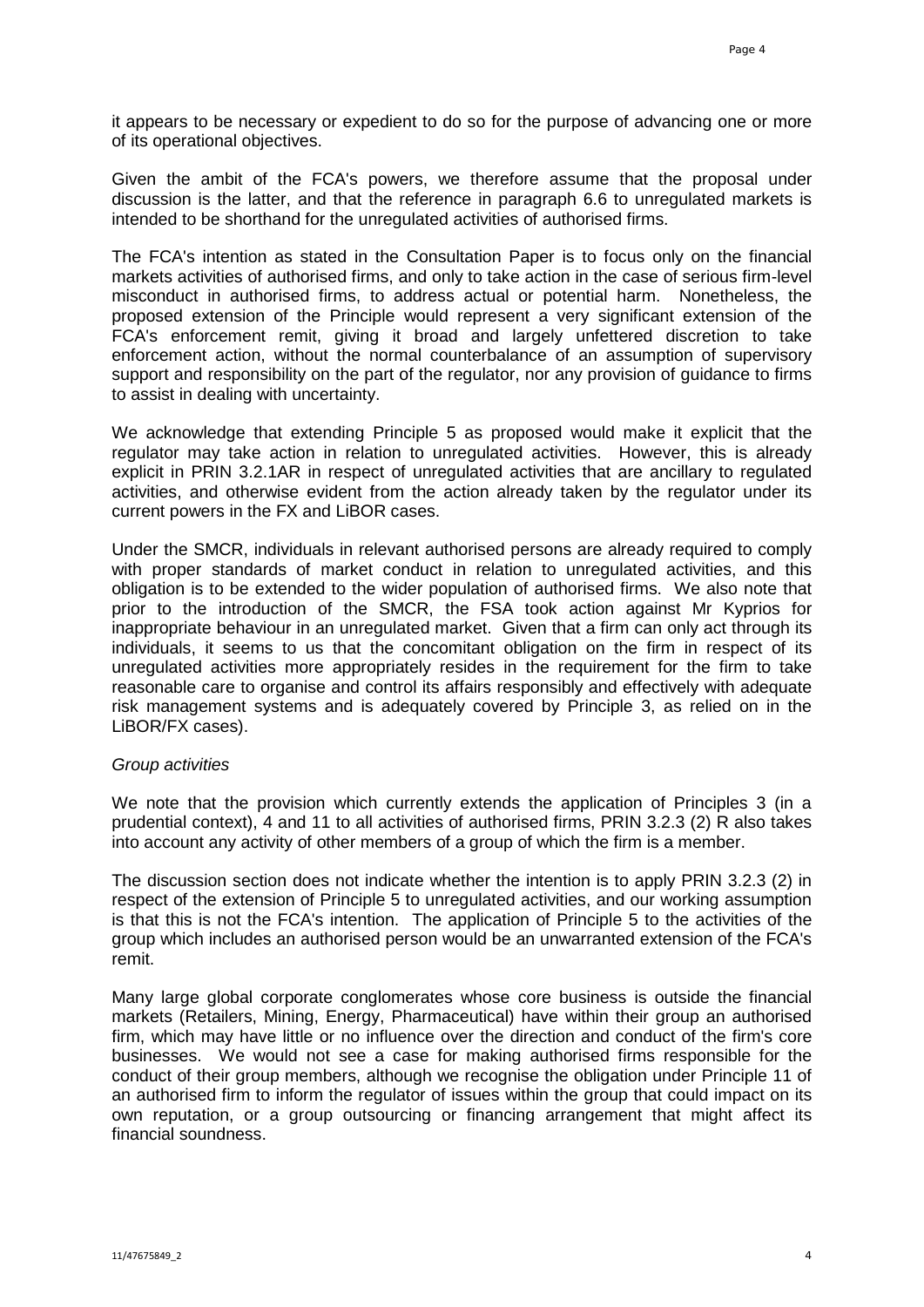#### *Clarity*

The discussion section suggests that extending Principle 5 more widely to unregulated activities would provide clarity to firms on the FCA's general expectations (6.10). However, the FCA does not propose to prescribe what the proper standard of market conduct is, nor to supervise firms' unregulated activities; it is therefore not immediately evident that firms will in fact benefit from significantly greater clarity in respect of the regulator's expectations.

Whilst the proposed recognition of an industry code would signal the FCA's acceptance that a code tended to articulate a proper standard of market conduct, and that compliance with the spirit and the letter of the code would tend to indicate that a proper standard of market conduct was being adhered to such that it would not usually take action against a firm for behaviour that was compliant, the FCA would also nonetheless expect firms to consider codes of conduct that had not been recognised, and might use such codes evidentially in enforcement action as it does presently. We also note that as the FCA does not propose to maintain or publish a list of codes that it has chosen not to recognise, firms may face significant and potentially unjustified cost in needing to engage with such codes.

In conclusion, it does not appear to us that the case for extending the scope of Principle 5 to unregulated activities (beyond ancillary activities) has been made out.

If you would find it helpful to discuss any of these comments then we would be happy to do so. Please contact Karen Anderson by telephone on +44 (0) 20 7466 2404 or by email at [Karen.Anderson@hsf.com](mailto:Karen.Anderson@hsf.com) in the first instance.

Yours sincerely

Kannford

**Karen Anderson** *Chair, CLLS Regulatory Law Committee*

### © CITY OF LONDON LAW SOCIETY 2018

All rights reserved. This paper has been prepared as part of a consultation process. Its contents should not be taken as legal advice in relation to a particular situation or transaction.